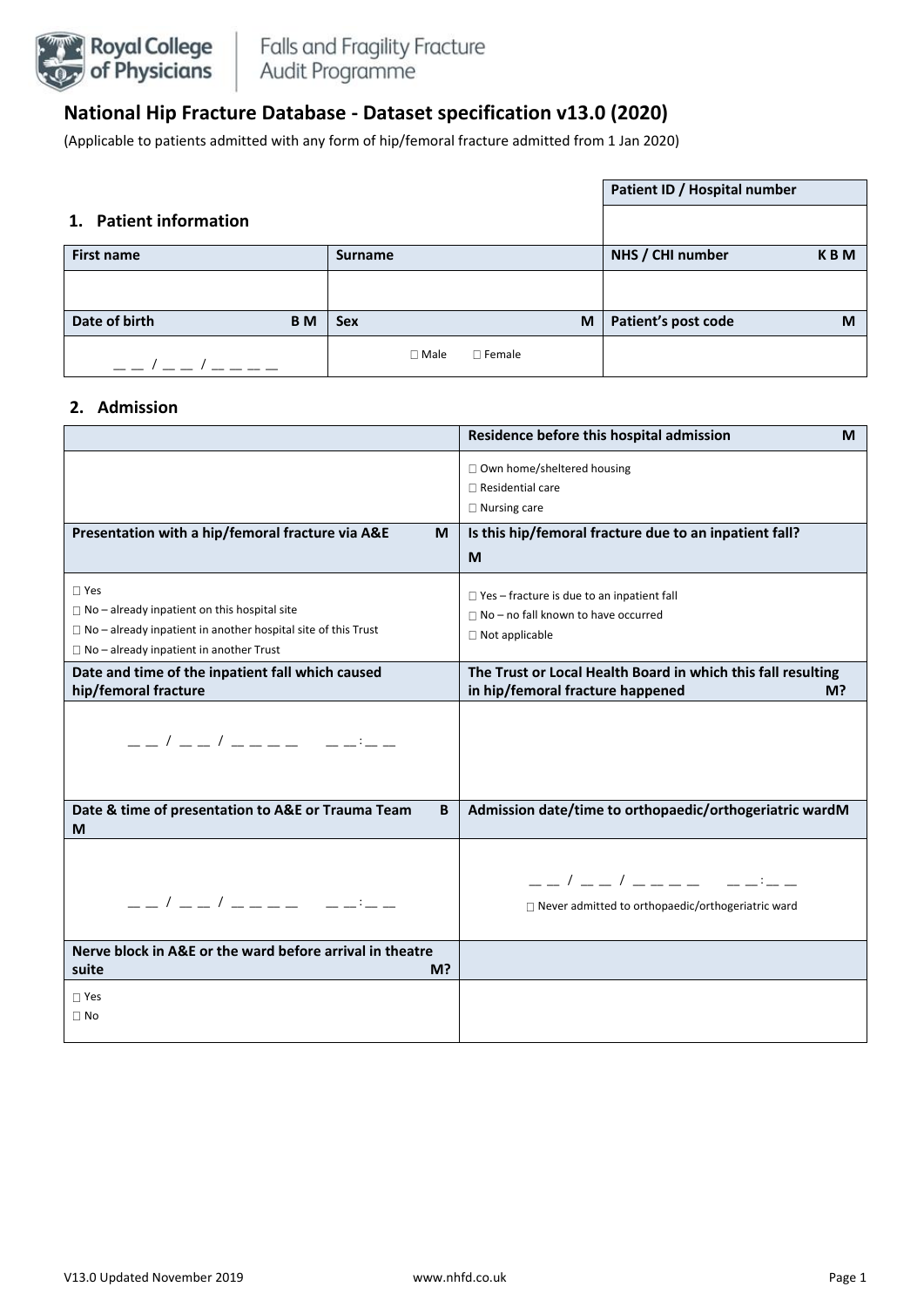## **3. Assessment**

| Side of fracture | K                                                  | <b>Pre-fracture mobility</b>                                    | М         |
|------------------|----------------------------------------------------|-----------------------------------------------------------------|-----------|
| $\Box$ Left      |                                                    | $\Box$ Freely mobile without aids                               |           |
| $\Box$ Right     |                                                    | $\Box$ Mobile outdoors with one aid                             |           |
|                  |                                                    | $\Box$ Mobile outdoors with two aids or frame                   |           |
|                  |                                                    | $\Box$ Some indoor mobility but never goes outside without help |           |
|                  |                                                    | $\Box$ No functional mobility (using lower limbs)               |           |
|                  |                                                    | $\Box$ Unknown                                                  |           |
|                  |                                                    |                                                                 |           |
|                  | Abbreviated Mental Test Score (AMTS) - pre op<br>B | Nutritional risk assessment performed on admission              | <b>BM</b> |
|                  |                                                    | $\Box$ Yes – assessment indicates malnourished                  |           |
| 10               | o Not done/patient refused                         | $\Box$ Yes – assessment indicates at risk of malnutrition       |           |
|                  |                                                    | $\Box$ Yes – assessment indicates normal                        |           |
|                  |                                                    | $\Box$ No                                                       |           |

## **4. Surgery. Use NHFD Operating Theatre Data Collection Sheet.**

# **5. Post surgery / further assessments (where applicable)**

| <b>Delirium assessment</b>                                                                             |                 | <b>BM</b>       |                   |                                                        |                                                                   |  |
|--------------------------------------------------------------------------------------------------------|-----------------|-----------------|-------------------|--------------------------------------------------------|-------------------------------------------------------------------|--|
| $\Box$ Assessed by the 3rd day after surgery, as required for KPI5 (care will be eligible for BPT)     |                 |                 |                   |                                                        |                                                                   |  |
| $\Box$ Assessed after the 3rd day but before the 7th day after surgery (care will be eligible for BPT) |                 |                 |                   |                                                        |                                                                   |  |
| $\Box$ Not done by the 7th day after surgery (care will not be eligible for BPT)                       |                 |                 |                   |                                                        |                                                                   |  |
|                                                                                                        |                 |                 |                   |                                                        |                                                                   |  |
| Alertness                                                                                              | 0 (Normal)      | 4 (Abnormal)    |                   |                                                        | Score / Total<br>/4                                               |  |
| AMT4                                                                                                   | 0 (No mistakes) | 1 (One mistake) |                   | 2 (Two mistakes)                                       | /2                                                                |  |
| Attention                                                                                              | 0 (No mistakes) | 1 (One mistake) |                   | 2 (Two mistakes)                                       | /2                                                                |  |
| Acute change                                                                                           | 0 (No change)   | 4 (Change)      |                   |                                                        | /4                                                                |  |
|                                                                                                        |                 |                 |                   |                                                        |                                                                   |  |
| $\Box$ Not done / patient refused                                                                      |                 |                 |                   |                                                        | /12<br>Total                                                      |  |
|                                                                                                        |                 |                 |                   |                                                        |                                                                   |  |
|                                                                                                        |                 |                 |                   |                                                        |                                                                   |  |
| Assessed by physiotherapist on the day of                                                              |                 |                 |                   | Mobilised on day of or day following surgery           | M?                                                                |  |
| or day after surgery                                                                                   |                 | <b>BM</b>       |                   |                                                        | Select one option that describes the main reason for this patient |  |
| $\square$ Yes                                                                                          |                 |                 |                   | $\Box$ Yes - physiotherapist                           |                                                                   |  |
| $\Box$ No                                                                                              |                 |                 |                   | $\Box$ Yes - other ward staff                          |                                                                   |  |
|                                                                                                        |                 |                 |                   | $\Box$ No - inadequate post-op. pain control           |                                                                   |  |
|                                                                                                        |                 |                 |                   | $\Box$ No - symptomatic hypotension                    |                                                                   |  |
|                                                                                                        |                 |                 |                   |                                                        |                                                                   |  |
|                                                                                                        |                 |                 |                   | $\Box$ No - patient too agitated or confused           |                                                                   |  |
|                                                                                                        |                 |                 |                   | $\Box$ No - other documented clinical contraindication |                                                                   |  |
|                                                                                                        |                 |                 |                   | o No - lack of staff or other resources                |                                                                   |  |
|                                                                                                        |                 |                 | $\Box$ No - other |                                                        |                                                                   |  |
|                                                                                                        |                 |                 |                   |                                                        |                                                                   |  |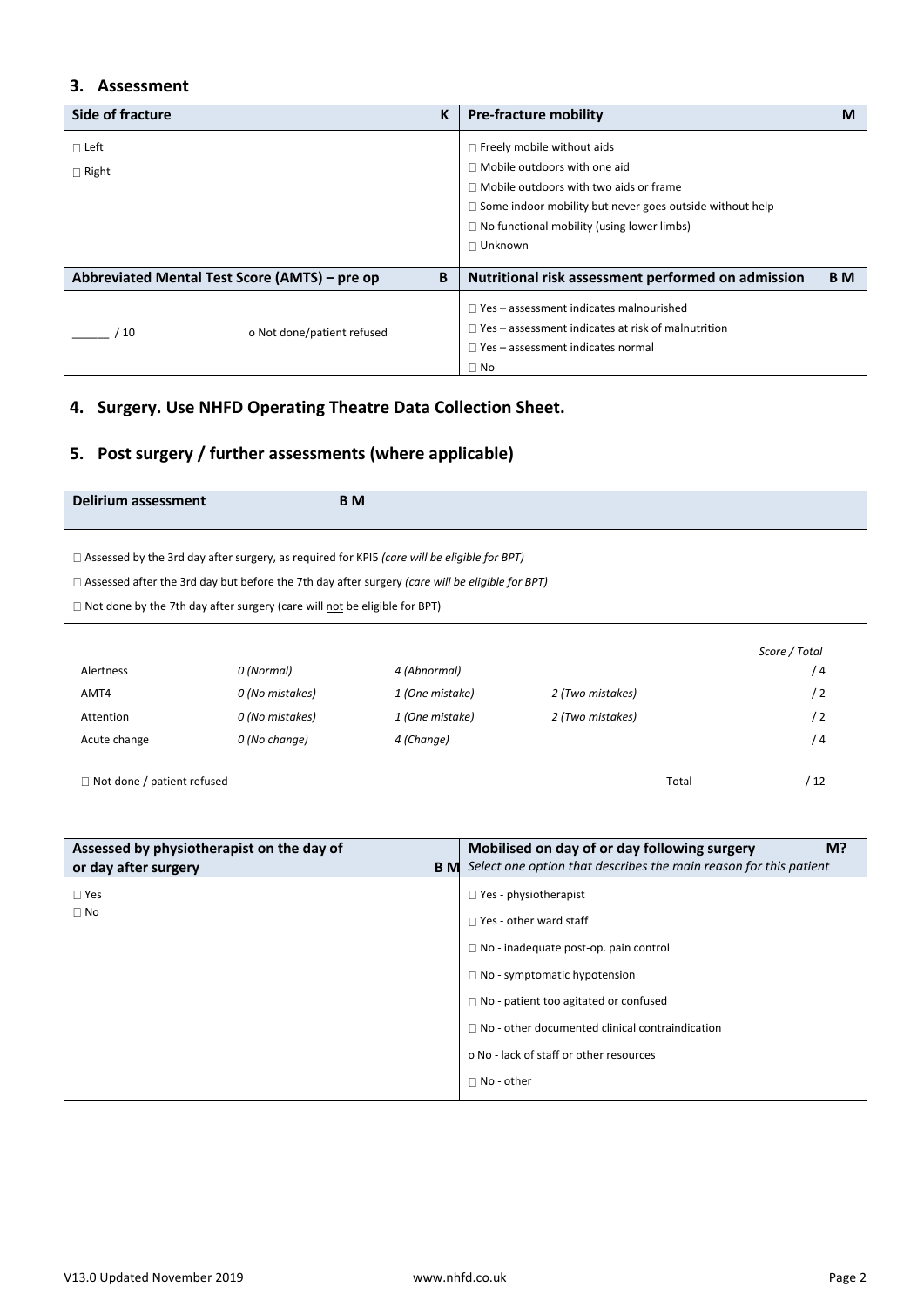| Geriatrician grade<br>BPT and for KPI1 both require assessment by a consultant,<br>associate specialist, staff-grade/specialty doctor or a<br>registrar at grade ST3 or above<br><b>BM</b> | Date & time assessed by geriatrician<br><b>B</b> M?                                                        |
|--------------------------------------------------------------------------------------------------------------------------------------------------------------------------------------------|------------------------------------------------------------------------------------------------------------|
| $\Box$ Consultant<br>□ Associate specialist<br>□ Staff-grade/specialty doctor<br>$\Box$ ST3+<br>$\Box$ Below ST3<br>□ Unknown<br>$\Box$ Not seen                                           | $  /$ $  /$ $   -$                                                                                         |
| <b>Specialist falls assessment</b><br><b>BM</b>                                                                                                                                            | <b>Pressure ulcers</b><br>М                                                                                |
| $\Box$ Yes<br>$\Box$ No<br>Bone protection being taken prior to hip/femoral fracture                                                                                                       | $\square$ Yes<br>$\Box$ No<br>$\Box$ Unknown<br>Bone protection medication plan after hip/femoral fracture |
|                                                                                                                                                                                            |                                                                                                            |
| M                                                                                                                                                                                          | B M                                                                                                        |
| $\Box$ Alendronate                                                                                                                                                                         | $\Box$ Alendronate                                                                                         |
| $\Box$ Risedronate                                                                                                                                                                         | $\Box$ Risedronate                                                                                         |
| $\Box$ Ibandronate                                                                                                                                                                         | $\Box$ Ibandronate                                                                                         |
| □ Zoledronate                                                                                                                                                                              | □ Zoledronate                                                                                              |
| $\Box$ Teriparatide<br>□ Denosumab                                                                                                                                                         | $\Box$ Teriparatide<br>□ Denosumab                                                                         |
| □ Alfacalcidol or Calcitriol                                                                                                                                                               | □ Alfacalcidol or Calcitriol                                                                               |

## **6. Discharge**

 *If the patient was admitted to an orthopaedic/orthogeriatric ward, then please complete the ward discharge section…..*

| Date of discharge from acute orthopaedic ward                                                       | Discharge destination from acute orthopaedic ward                                                                                                                                                                                                                                                                                                |
|-----------------------------------------------------------------------------------------------------|--------------------------------------------------------------------------------------------------------------------------------------------------------------------------------------------------------------------------------------------------------------------------------------------------------------------------------------------------|
| M?                                                                                                  | M?                                                                                                                                                                                                                                                                                                                                               |
| $\frac{\alpha}{\alpha}$ / $\frac{\alpha}{\alpha}$ / $\frac{\alpha}{\alpha}$ $\frac{\alpha}{\alpha}$ | □ Own home/sheltered housing<br>$\Box$ Residential care<br>$\Box$ Nursing care<br>$\Box$ Rehabilitation unit - hospital bed in this Trust<br>$\Box$ Rehabilitation unit – hospital bed in another Trust<br>$\Box$ Rehabilitation unit – NHS funded care home bed<br>□ Acute hospital<br>$\Box$ Dead (please complete section 6a)<br>$\Box$ Other |
| Date of final discharge from Trust                                                                  | <b>Discharge destination from Trust</b>                                                                                                                                                                                                                                                                                                          |
| M                                                                                                   | M                                                                                                                                                                                                                                                                                                                                                |
| $\frac{1}{2}$                                                                                       | □ Own home/sheltered housing<br>$\Box$ Residential care<br>$\Box$ Nursing care<br>$\Box$ Rehabilitation unit – hospital bed in another Trust<br>$\Box$ Rehabilitation unit – NHS funded care home bed<br>$\Box$ Acute hospital<br>$\Box$ Dead (please complete section 6a)<br>$\Box$ Other<br>$\Box$ Unknown                                     |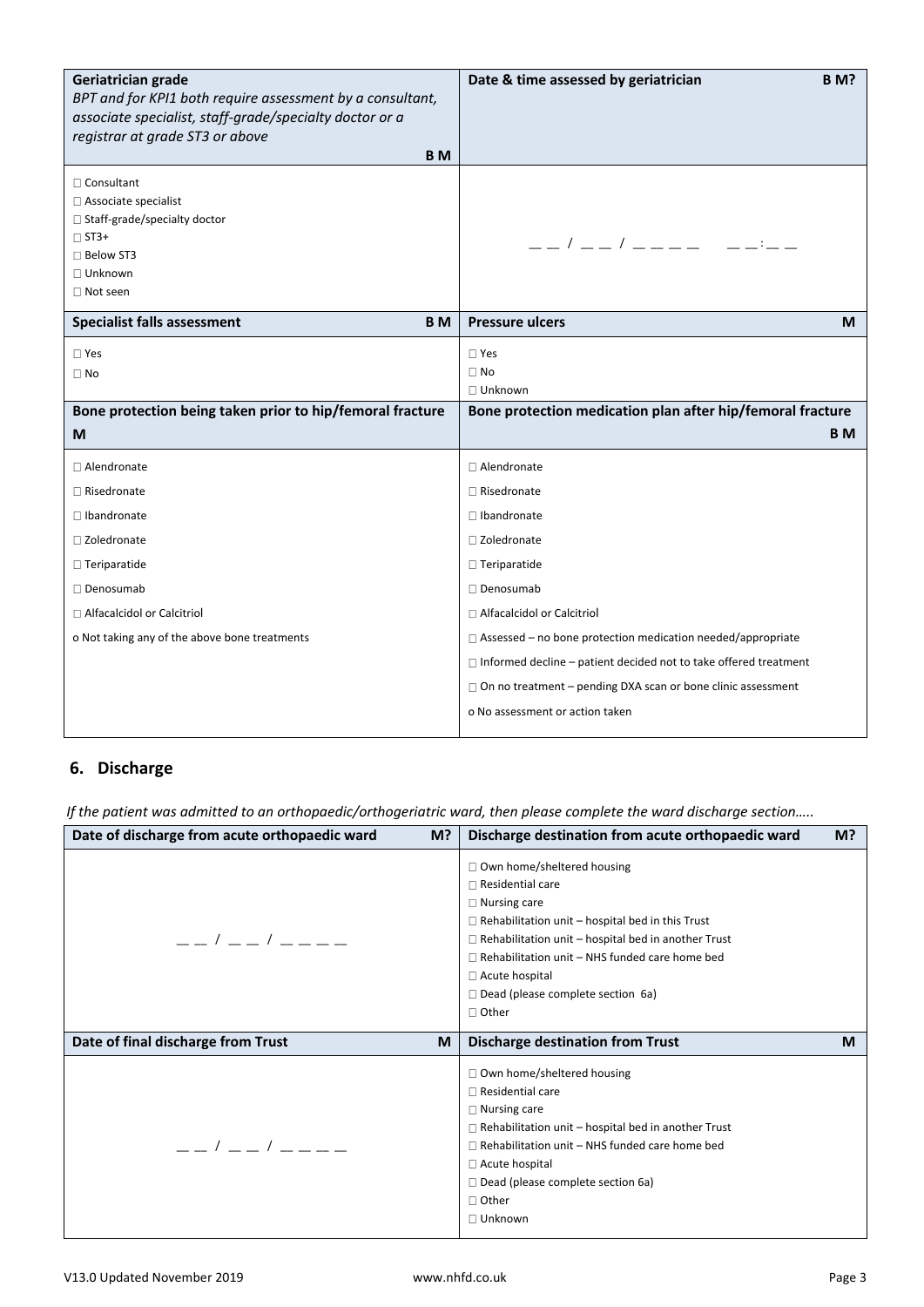## **6a. Death in hospital**

*If the patient died while in hospital, either on the ward or in the care of the Trust, please complete this section...* 

### **Death during hospital admission M?**

 $\Box$  Died in spite of ongoing treatment, including unsuccessful cardiopulmonary resuscitation

Died following documented discussion of priorities for end of life care with the patient and those important to them, with 'anticipatory medication' for pain and nausea prescribed on the drug chart

□ Other

## **7. Follow-up at 120 days**

| Date patient contacted                                                           | __ / __ / ____<br>$\Box$ Patient could not be contacted<br>or                                                                                                                                                                                                                                                                                                                                                 |
|----------------------------------------------------------------------------------|---------------------------------------------------------------------------------------------------------------------------------------------------------------------------------------------------------------------------------------------------------------------------------------------------------------------------------------------------------------------------------------------------------------|
| <b>Residential status</b>                                                        | □ Own home/sheltered housing<br>$\Box$ Residential care<br>$\Box$ Nursing care<br>$\Box$ Rehabilitation unit – hospital bed in this Trust<br>$\Box$ Rehabilitation unit - hospital bed in another Trust<br>$\Box$ Rehabilitation unit - NHS funded care home bed<br>□ Acute hospital<br>$\square$ Dead<br>□ Other<br>$\Box$ Unknown                                                                           |
| <b>Post fracture mobility</b>                                                    | $\Box$ Freely mobile without aids<br>□ Mobile outdoors with one aid<br>$\Box$ Mobile outdoors with two aids or frame<br>$\Box$ Some indoor mobility but never goes outside without help<br>$\Box$ No functional mobility (using lower limbs)<br>□ Unknown                                                                                                                                                     |
| <b>Bone protection medication</b>                                                | $\Box$ Yes - continues recommended bone therapy<br>$\Box$ Yes - switched to another bone therapy<br>$\Box$ No longer appropriate (stopped by clinician)<br>$\Box$ No longer taking therapy (stopped by patient)<br>$\Box$ No bone therapy started                                                                                                                                                             |
| Reoperation within 120 days of<br>admission to A&E<br>Note: Tick all which apply | $\Box$ Reduction of dislocated prosthesis<br>□ Washout or debridement<br>$\Box$ Implant removal<br>$\Box$ Revision of internal fixation<br>$\Box$ Revision of arthroplasty<br>□ Conversion to Hemiarthroplasty<br>$\Box$ Conversion to THR<br>$\Box$ Girdlestone/excision arthroplasty<br>$\Box$ Surgery for periprosthetic fracture<br>$\Box$ None<br>$\Box$ Unknown<br>Were any of the above for infection? |
|                                                                                  | $\square$ Yes<br>$\Box$ No                                                                                                                                                                                                                                                                                                                                                                                    |